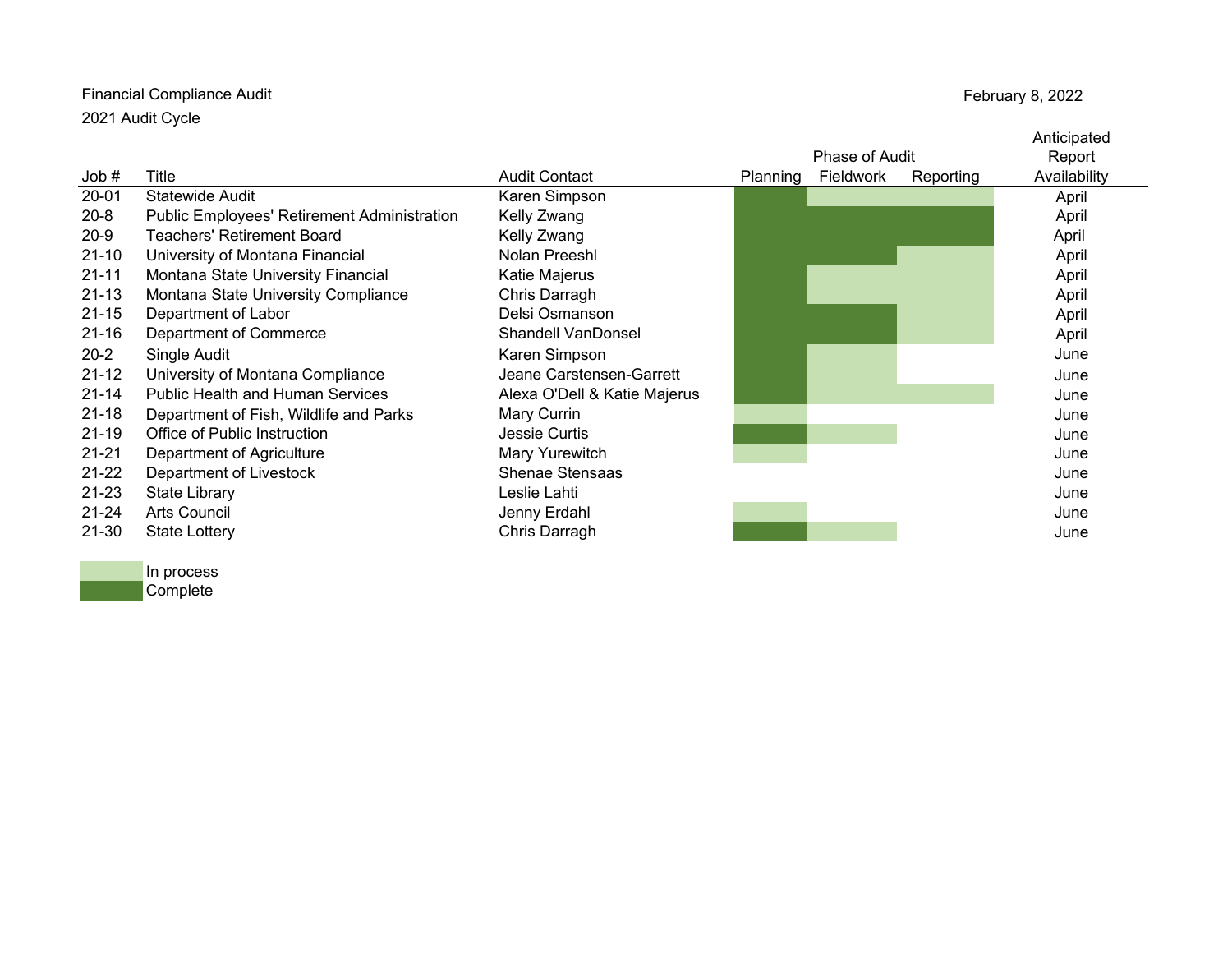## Financial Compliance Audit Federal Program Testing Status for the two Fiscal Years Ended June 30, 2021 Projected Threshold = \$30 million

|                                                         |                                                                                         |                                                                         | Phase of Audit     |
|---------------------------------------------------------|-----------------------------------------------------------------------------------------|-------------------------------------------------------------------------|--------------------|
| Program                                                 | <b>Type of Activity</b>                                                                 | Agency                                                                  | Planning Fieldwork |
| <b>Medicaid</b>                                         |                                                                                         | <b>Public Health and Human Services</b>                                 |                    |
| <b>Supplemental Nutrition Assistance Program (SNAP)</b> |                                                                                         | <b>Public Health and Human Services</b>                                 |                    |
| Temporary Assistance for Needy Families (TANF) Cluster  |                                                                                         | <b>Public Health and Human Services</b>                                 |                    |
| <b>Child Care Development Fund Cluster</b>              |                                                                                         | Public Health and Human Services                                        |                    |
| <b>Low-Income Housing Energy Assistance</b>             |                                                                                         | <b>Public Health and Human Services</b>                                 |                    |
| <b>Foster Care</b>                                      |                                                                                         | <b>Public Health and Human Services</b>                                 |                    |
| <b>Children's Health Insurance Program</b>              |                                                                                         | Public Health and Human Services                                        |                    |
| <b>Highway Planning &amp; Construction Cluster</b>      |                                                                                         | Department of Transportation                                            |                    |
| <b>Clean Water State Revolving Fund</b>                 |                                                                                         | Department of Environmental Quality                                     |                    |
| <b>Drinking Water State Revolving Fund</b>              |                                                                                         | Department of Environmental Quality                                     |                    |
| <b>Student Financial Assistance</b>                     |                                                                                         | Montana State University                                                |                    |
|                                                         |                                                                                         | University of Montana                                                   |                    |
| <b>Research &amp; Development Cluster</b>               |                                                                                         | Montana State University                                                |                    |
|                                                         |                                                                                         | University of Montana                                                   |                    |
| <b>Child Nutrition Cluster</b>                          |                                                                                         | Office of Public Instruction                                            |                    |
| <b>Special Education Cluster (IDEA)</b>                 |                                                                                         | Office of Public Instruction                                            |                    |
| Title 1                                                 |                                                                                         | Office of Public Instruction                                            |                    |
| <b>National Guard Operations &amp; Maintenance</b>      |                                                                                         | Department of Military Affairs                                          |                    |
| <b>Unemployment Insurance</b>                           |                                                                                         | Department of Labor                                                     |                    |
| Pandemic Unemployment Assistance                        |                                                                                         |                                                                         |                    |
| Formula Grants for Rural Areas (Transit)                |                                                                                         | Department of Transportation                                            |                    |
| Epidemiology and Lab Capacity for Infectious Diseases   |                                                                                         | Department of Public Health and Human Services                          |                    |
| Disaster Relief Fund                                    | Lost Wage Assistance                                                                    | Department of Labor                                                     |                    |
|                                                         | Disaster Assistance for Individuals                                                     | Department of Military Affairs                                          |                    |
|                                                         | Pandemic Response                                                                       | Public Health and Human Services                                        |                    |
| <b>Education Stabilization Fund</b>                     | Higher Education Emergency Relief Fund                                                  | University of Montana                                                   |                    |
|                                                         | Higher Education Emergency Relief Fund                                                  | Montana State University                                                |                    |
|                                                         | Elementary and Secondary School Emergency Relief                                        | Office of Public Instruction                                            |                    |
| Coronavirus Relief Fund                                 | Unemployment Insurance Trust Fund/Match for Lost Wage                                   | Department of Labor                                                     |                    |
|                                                         | Assistance                                                                              |                                                                         |                    |
|                                                         | COVID Testing & Administration, Special Services Nonprofit,                             | <b>Public Health and Human Services</b>                                 |                    |
|                                                         | Nursing Home Facility Relief Payments, Nursing Home Other                               |                                                                         |                    |
|                                                         | <b>Supplemental Payments</b>                                                            |                                                                         |                    |
|                                                         | Payments to Local Governments and Schools                                               | Department of Administration                                            |                    |
|                                                         | Loan Deferment and Working Capital Programs and Tourism                                 | Department of Commerce                                                  |                    |
|                                                         | Safety (Grants to Partners)                                                             |                                                                         |                    |
|                                                         | Central Testing of Medium Sized Programs (Completed by Single Department of Agriculture |                                                                         |                    |
|                                                         | Audit or Governor's Office audit teams)                                                 |                                                                         |                    |
|                                                         |                                                                                         | <b>Commissioner of Higher Education</b><br>Department of Transportation |                    |
|                                                         |                                                                                         |                                                                         |                    |
|                                                         |                                                                                         | Department of Corrections                                               |                    |
|                                                         |                                                                                         | Department of Natural Resources & Conservation                          |                    |
|                                                         |                                                                                         | <b>Military Affairs</b>                                                 |                    |
|                                                         | Central Processes/Allocation Decisions/Reporting                                        | Governor's Office                                                       |                    |
| <b>Emergency Rental Assistance</b>                      |                                                                                         | Department of Commerce                                                  |                    |

Traditional High Risk Type A - Testing Required Pandemic Related Program - Testing Required In Process Complete